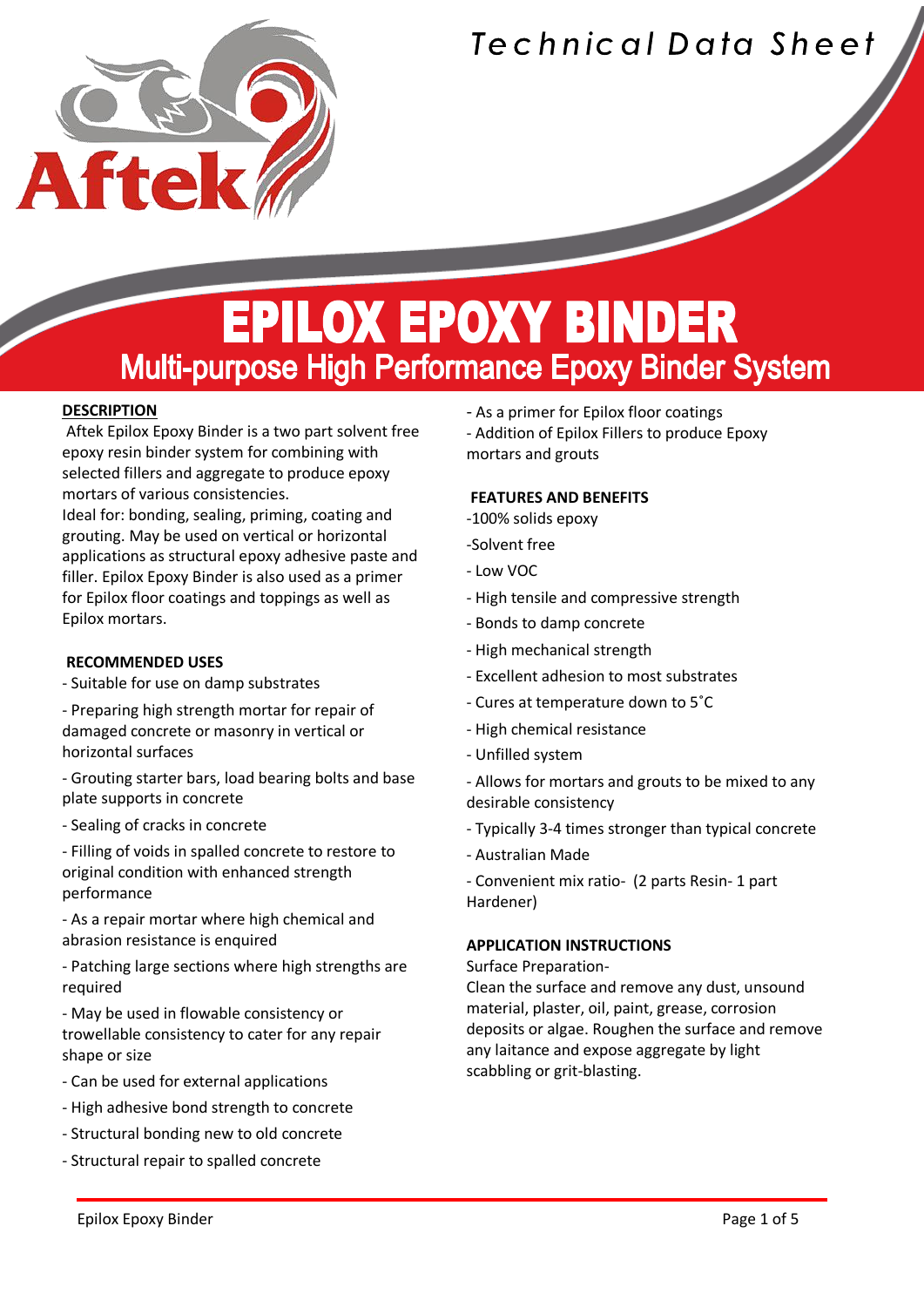



### **EPILOX EPOXY BINDER**

All anchor bolt holes must be free of water and debris prior to placing of Aftek Epilox Epoxy Binder. Steel surfaces such as reinforcement bars should be grit-blasted or scabbled to remove any corrosion.

#### Mixing-

The mix ratio is 2:1 by volume, 2 parts Part A and 1 part Part B. Any steel reinforcement and formwork should be prepared, cut to size and shape and made ready for assembly before mixing commences.

Care should be taken to ensure that Epilox Epoxy Binder is thoroughly mixed. The entire contents of the hardener (Part B) tin should be poured into the base (Part A) tin and the two materials thoroughly mixed using a suitable slow-speed drill and high shear mixing paddle.

Mix for 2 minutes until a fully uniform colour is obtained; the sides of the tins should be scraped, mixing should continue for a further 2 minutes. DO NOT OVER MIX AS THIS MAY INCORPORATE AIR BUBBLES.

To facilitate mixing and application at temperatures below 10˚C, the separate components should be warmed in hot water up to a maximum temperature of 25˚C before beginning to mix. If heated to 25˚C, the subsequently mixed material will have a pot life that will be reduced to 25-30 minutes. Alternatively, the material should be stored in an environment controlled to 20˚C and only removed immediately before use. ONLY MIX MATERIAL THAT CAN BE USED WITHIN THE SETTING TIME.

#### Application-

Aftek Epilox Epoxy Binder should be applied as soon as the mixing process has been completed. It should be brushed, rolled or spray applied to the prepared surfaces. The new concrete or screed should be applied to the coated substrate within 60-90 minutes at 20˚C or when the surface is tacky, but not wet.

As soon as the Aftek Epilox Epoxy Binder is applied, any required steel reinforcement and/ or formwork should be erected and fixed securely in place. Ensure the Aftek Epilox Epoxy Binder is tacky prior to application of repair mortar. If the application of the Aftek Epilox Epoxy Binder has cured and is touch dry, DO NOT apply cementitious repair mortar. Re-apply with a second coat of Aftek Epilox Epoxy Binder to be the first coat and allow reaching a tacky consistency before applying the cementitious repair mortar.

Where Aftek Epilox Epoxy Binder is to be used for grouting bolts or starter bars on horizontal surfaces, the hole diameter must be approximately 1.5 times the diameter of the actual bolt to be grouted. Set the bolt in the clean, contamination free hole and pour the mixed Aftek Epilox Epoxy Binder from one side only, ensure that this is conducted in a continuous operation so as to avoid air entrapment and to ensure complete coverage around the bolt or starter bar.

Aftek Epilox Epoxy Binder may also be used as a Aftek Epoxy Binder to obtain a specific consistency when mixed with Aftek F6 and F4 Fillers – see table below.

#### Priming-

When used as a primer, Epilox Binder is applied by brush or roller to the prepared substrate. Epilox Binder is normally applied at the rate of 5 - 7m² per litre in an even pattern over the substrate. Coverage will vary according to the porosity and texture of the substrate.

#### **COVERAGE**

1m2/ litre @ 1mm thickness (with addition of Epilox Fillers- refer to coverage tables.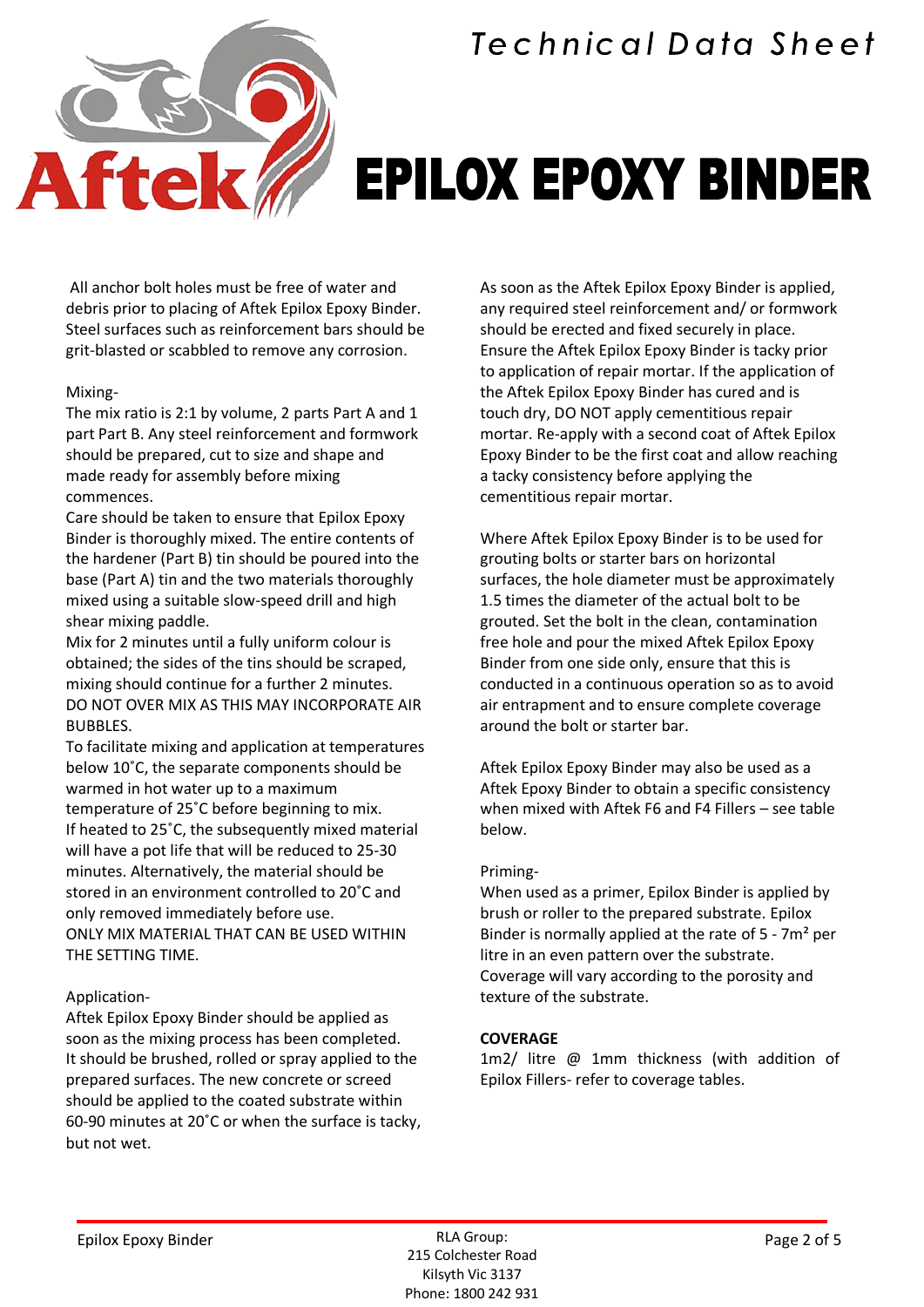

Technical Data Sheet

# **EPILOX EPOXY BINDER**

#### **PERFORMANCE PROPERTIES-**

| <b>STRENGTH</b>             |        |                 |  |  |
|-----------------------------|--------|-----------------|--|--|
| Strength                    | Filled | <b>Unfilled</b> |  |  |
| <b>Tensile Strength</b>     | 14MPa  | 45MPa           |  |  |
| <b>Compressive Strength</b> | 70MPa  | 100MPa          |  |  |
| <b>Flexural Strength</b>    | 24MPa  | 50MPa           |  |  |

| <b>CHEMICAL RESISTANCE *</b>                                                                                                             |                   |  |  |  |
|------------------------------------------------------------------------------------------------------------------------------------------|-------------------|--|--|--|
| Chemical                                                                                                                                 | <b>Resistance</b> |  |  |  |
| Citric Acid 100%                                                                                                                         | <b>Excellent</b>  |  |  |  |
| <b>Acetic Acid 5%</b>                                                                                                                    | <b>Excellent</b>  |  |  |  |
| Sodium Hydroxide 30%                                                                                                                     | <b>Excellent</b>  |  |  |  |
| Diesel fuel/ petrol                                                                                                                      | <b>Excellent</b>  |  |  |  |
| <b>Sugar Solutions</b>                                                                                                                   | <b>Very Good</b>  |  |  |  |
| <b>Tartaric Acid 100%</b>                                                                                                                | <b>Very Good</b>  |  |  |  |
| <b>Hydrocarbons</b>                                                                                                                      | <b>Very Good</b>  |  |  |  |
| <b>Phosphoric Acid</b>                                                                                                                   | <b>Very Good</b>  |  |  |  |
| * Resistant to spillage. Surface staining may result from exposure<br>to some aggressive chemicals. All spills should be quickly removed |                   |  |  |  |

and washed. Over exposure may result in surface degradation.

#### **IMPORTANT NOTES**

Epilox Epoxy Binder when mixed in large volumes, greater than 10 litres is highly likely to cure faster reducing the pot life of the mixed material in the tin.

**Low temperature working:** the minimum application temperature is 5˚C. In temperatures below 10˚C, the separate components should be heated in warm water (up to 25˚C) or stored in a temperature controlled environment for 12 hours before use.

**High temperature working:** at ambient temperatures above 30˚C, the material should be stored in the shade or in an air-conditioned environment for 12 hours before use.

DO NOT dilute Epoxy Binder with solvents as this will severely affect the ultimate performance of the product

Only mix as much Epilox Epoxy Binder that can be used within the Pot Life (20-25 minutes @ 25˚C).

| <b>TYPICAL PROPERTIES</b>       |                                                                          |  |  |  |
|---------------------------------|--------------------------------------------------------------------------|--|--|--|
| Viscosity                       | 300cps                                                                   |  |  |  |
| Appearance                      | Part A: Clear flowable liquid.<br>Part B: Clear Amber flowable<br>liquid |  |  |  |
| <b>Specific Gravity</b>         | 1.14Kg/Lt                                                                |  |  |  |
| Solid Content                   | 100%                                                                     |  |  |  |
| Flammability                    | Non Flammable<br>(no solvent)                                            |  |  |  |
| Chemical<br>Resistance          | <b>Excellent</b><br>(see chart)                                          |  |  |  |
| Tensile Strength                | 45MPa                                                                    |  |  |  |
| <b>Heat Distortion</b><br>Temp  | 90°C approx.                                                             |  |  |  |
| Pot Life                        | 25-35 min (unfilled) @ 25°C                                              |  |  |  |
| Compressive<br>Strength         | 120MPa unfilled                                                          |  |  |  |
| Water Absorption*               | <0.20% (10 days @ 25°C)                                                  |  |  |  |
| Flexural Strength               | 50MPa approx.                                                            |  |  |  |
| <b>Tensile Bond</b><br>Strength | 15MPa approx.                                                            |  |  |  |
| <b>Modulus of</b><br>elasticity | Approx. 11 x 10 <sup>8</sup> MPa                                         |  |  |  |
| Service Temp                    | $-20^{\circ}$ C to $\cdot$ 70 $^{\circ}$ C                               |  |  |  |
| <b>Hardness</b>                 | >80 shore D                                                              |  |  |  |
| * Tested to ASTMD570            |                                                                          |  |  |  |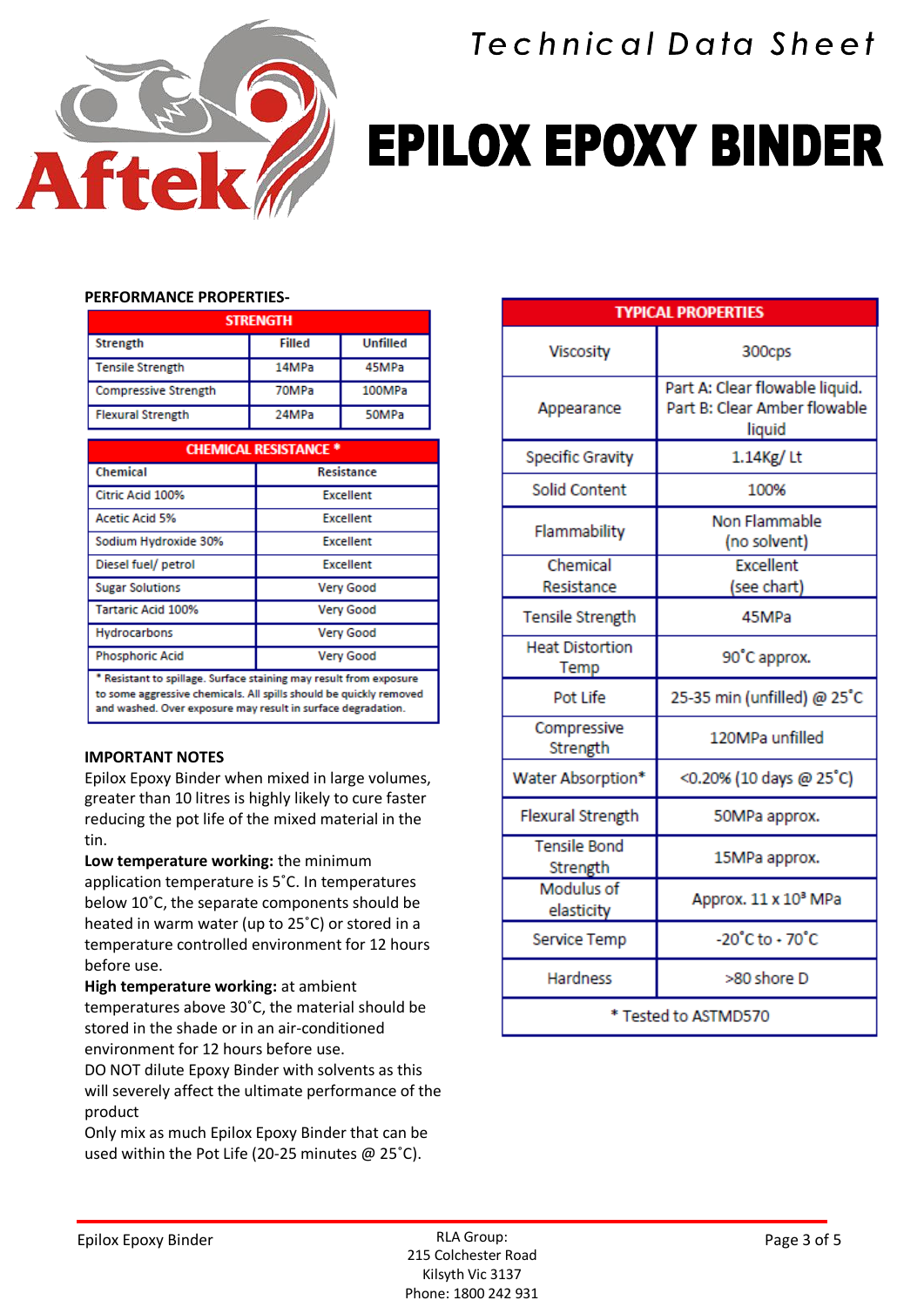

**Technical Data Sheet** 

## **EPILOX EPOXY BINDER**

#### **PERFORMANCE PROPERTIES**

The following may be used as guide for the quantity of Epilox F4 Course Filler required to obtain a specific consistency when Patchfix Epoxy Binder is used as a binder.

| <b>Litres of Epilox Epoxy</b><br><b>Binder (Litre)</b>               |                            | 1                  | 1                 |                    |                       | 1                                |
|----------------------------------------------------------------------|----------------------------|--------------------|-------------------|--------------------|-----------------------|----------------------------------|
| <b>Approx. weight of Epilox</b><br>F4 Filler (Kg)                    | $1.5\,$                    | 2.5                | 3                 | 4.5                | 6.0                   | 7.5                              |
| <b>Approx. yield (Litres)</b><br><b>Resin &amp; Fillers (Litres)</b> | 2                          | 2.5                | 3                 | 4                  | 5                     | 6                                |
| <b>Mixed Consistency</b>                                             | <b>Very Fluid</b><br>Grout | <b>Fluid Grout</b> | Pourable<br>Grout | <b>Stiff Paste</b> | Trowellable<br>Mortar | Dry Mortar<br><b>Trowellable</b> |
| Pot Life 20°C<br>(Min approx.)                                       | 35-45                      | 45-50              | 55-65             | 55-65              | $55 - 64$             | 65-70                            |
| <b>Tensile Strength</b><br>@ 7 days MPa approx.                      | 16                         | 14                 | 13                | 11                 | 11                    | 10                               |
| Flexural Strength @ 7<br>days MPa approx.                            | 28                         | 26                 | 26                | 25                 | 24                    | 21                               |
| Compressive Strength @<br>7 days MPa approx.                         | 80                         | 75                 | 70                | 70                 | 70                    | 65                               |

The following may be used as a guide for the quantity of Epilox F6 Fine Filler required to obtain a specific consistency when Epilox Epoxy Binder is used as a binder.

| <b>Litres of Epilox Epoxy</b><br><b>Binder (Litre)</b>               |                            | 1                  |                   | 1                  |                       |                                  |
|----------------------------------------------------------------------|----------------------------|--------------------|-------------------|--------------------|-----------------------|----------------------------------|
| <b>Approx. weight of Epilox</b><br>F6 Filler (Kg)                    | 1.7                        | 3.5                | 5.0               | 7.0                | 8.5                   | 10                               |
| <b>Approx. yield (Litres)</b><br><b>Resin &amp; Fillers (Litres)</b> | $\overline{2}$             | 3                  | 4                 | 5                  | 6                     | 7                                |
| <b>Mixed Consistency</b>                                             | <b>Very Fluid</b><br>Grout | <b>Fluid Grout</b> | Pourable<br>Grout | <b>Stiff Paste</b> | Trowellable<br>Mortar | Dry Mortar<br><b>Trowellable</b> |
| Pot Life 20°C<br>(Min approx.)                                       | 35-45                      | 40-50              | 55-65             | 55-65              | $55 - 64$             | 65-70                            |
| <b>Tensile Strength</b><br>@ 7 days MPa approx.                      | 16                         | 14                 | 13                | 11                 | 10                    | 10                               |
| Flexural Strength @ 7<br>days MPa approx.                            | 28                         | 26                 | 26                | 25                 | 25                    | 20                               |
| <b>Compressive Strength @</b><br>7 days MPa approx.                  | 80                         | 75                 | 75                | 70                 | 70                    | 60                               |